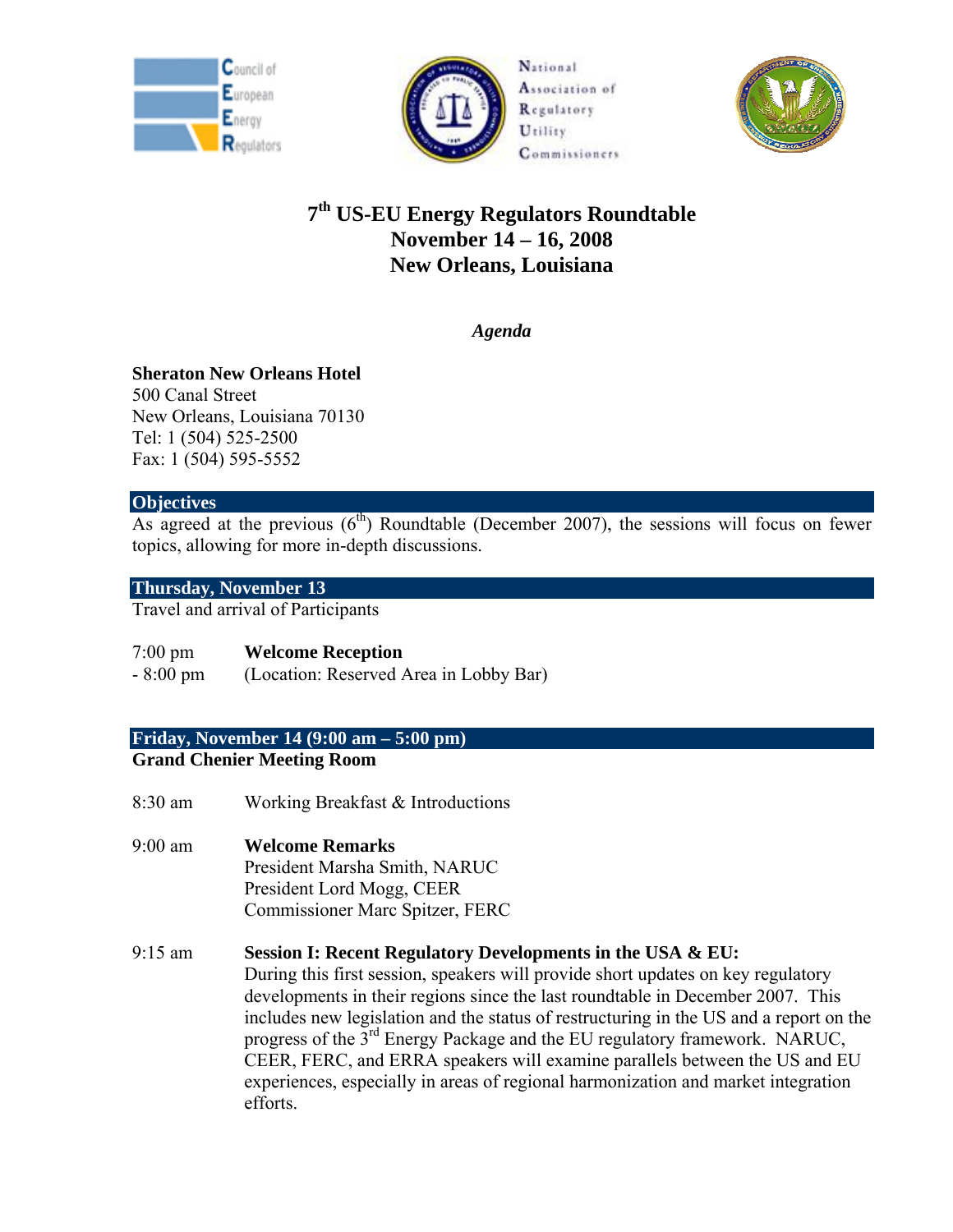|           | Moderator: President Marsha Smith, NARUC (ID)                                                                                                                              |
|-----------|----------------------------------------------------------------------------------------------------------------------------------------------------------------------------|
| Speakers: | Commissioner Marc Spitzer, FERC<br>Commissioner José Braz, ERSE (Portugal)<br>First Vice President Frederick Butler, NARUC (NJ)<br>Chairman Gabor Szorenyi, ERRA (Hungary) |

# 11:00 am Coffee break

### 11:15 am **Session I Cont.: General Discussion**

### 12:30 pm Lunch – in restaurant

### 2:00 pm **Session II: Market Monitoring, Oversight, Abuse**

After more than a decade of experience with wholesale electricity markets, the US is reaching an advanced stage of market experience, development, and evolution. The same can be said for given national wholesale electric markets in much of Europe. After the early turbulence and failures in California and western markets, wholesale electricity markets appear to be performing reasonably well. Monitoring reports in California suggests that the markets have stabilized and have been reasonably competitive to more than 6 years competitive. New England markets also appear to be competitive, but market participants continue to work on the market rules and foster new markets for ancillary services. An innovative structural mechanism known as the Market Monitor has emerged as an integral part of the new US wholesale electric markets to help provide the critical oversight role in regional (generally multistate) markets. The Market Monitor is intended to work hand-in-glove with regulators and enforcement agencies of government concerned with market abuse, while providing critical review of market design for the benefit of those administering markets. As the markets for electricity mature, lessons may be distilled and applied to other energy markets and/or newly formed markets for environmental attributes. Key questions for the panel include the following:

Market Performance

• How have the wholesale electric markets in the US and internationally really performed and are they efficient?

### Market Monitor

- What level of transparency, oversight, and enforcement are appropriately required of or assigned to a Market Monitor or other agents of regulators and enforcement agencies?
- What level of independence is appropriate for a Market Monitor (from the market administrator)?
- Are the structures and tools to protect consumers from market abuse adequate to the job?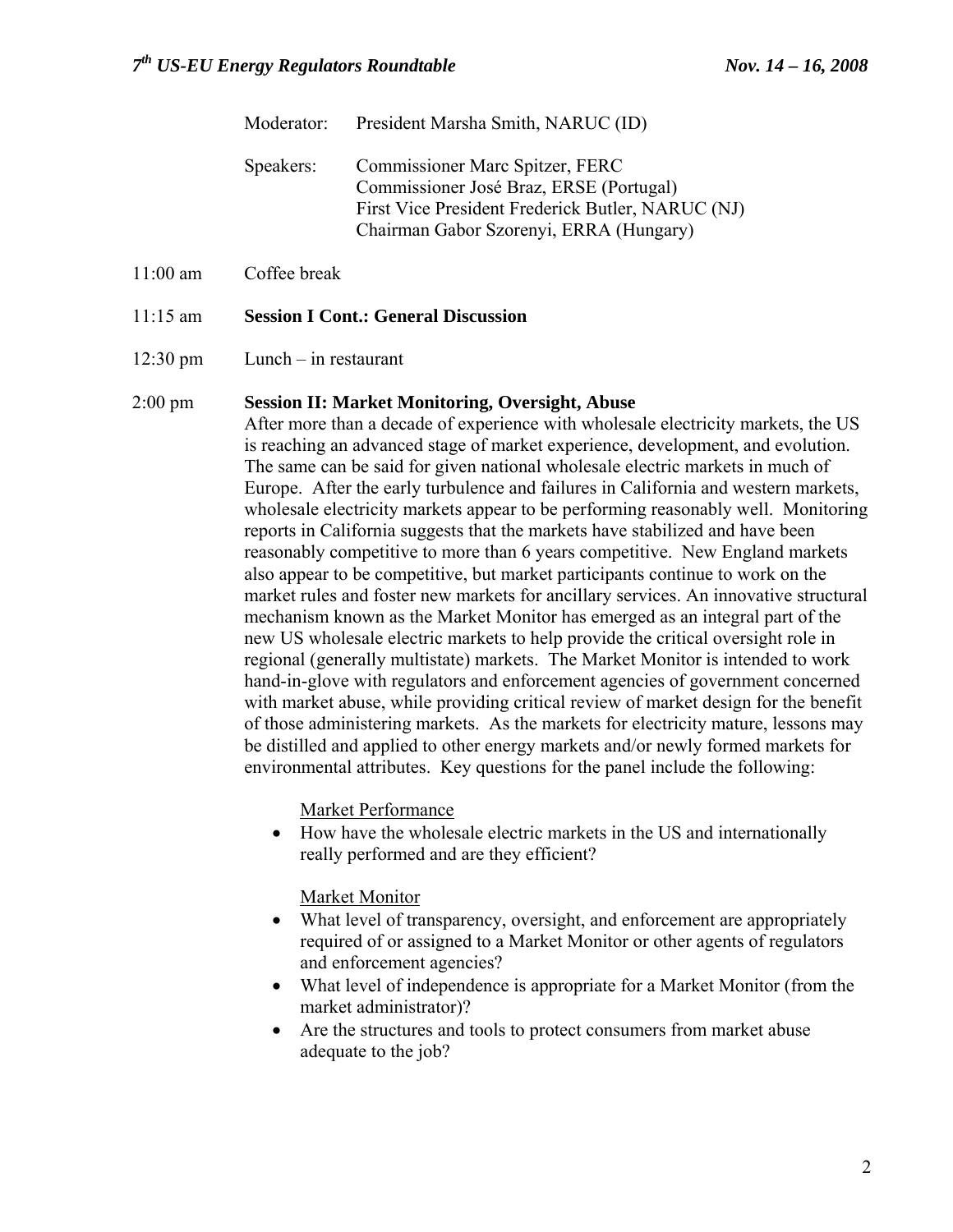Relationship to Related Markets

|                   |                                             | What lessons and experience in the markets for electricity have application<br>in other wholesale markets, such as natural gas and carbon trading? What<br>experience in natural gas markets can inform further improvements to<br>wholesale electricity markets? Where can the intersection of the markets<br>for carbon and natural gas challenge effective operation of wholesale<br>electric markets?                                                                                                      |  |
|-------------------|---------------------------------------------|----------------------------------------------------------------------------------------------------------------------------------------------------------------------------------------------------------------------------------------------------------------------------------------------------------------------------------------------------------------------------------------------------------------------------------------------------------------------------------------------------------------|--|
|                   | $\bullet$<br>$\bullet$                      | <b>Future Directions</b><br>Where are the remaining areas of improvement to wholesale electric<br>markets? (e.g., Improved interregional planning, coordination, dispatch.<br>More involvement from the demand side through market innovations,<br>advanced metering and rate designs? Greater interregional harmonization<br>of policies, markets, designs, and oversight?)<br>How can regulators improve the transparency of wholesale energy markets<br>for greater market efficiency and consumer benefit? |  |
|                   | Moderator:                                  | Second Vice President David Coen (VT)                                                                                                                                                                                                                                                                                                                                                                                                                                                                          |  |
|                   | Speakers:                                   | Mr. Steve Smith, OFGEM (UK)<br>Chair Maria Teresa Costa Campi CNE (Spain)<br>Commissioner Mark Christie (VA)<br>Ms. Susan Court, Director, Office of Enforcement, FERC                                                                                                                                                                                                                                                                                                                                         |  |
| $3:30 \text{ pm}$ | Coffee break                                |                                                                                                                                                                                                                                                                                                                                                                                                                                                                                                                |  |
| $3:45$ pm         | <b>Session II Cont.: General Discussion</b> |                                                                                                                                                                                                                                                                                                                                                                                                                                                                                                                |  |
| $5:00 \text{ pm}$ | <b>Session Concludes</b>                    |                                                                                                                                                                                                                                                                                                                                                                                                                                                                                                                |  |

7:30 pm Dinner at Brennan's Restaurant http://www.brennansneworleans.com/history.html 417 Royal Street

# **Saturday, November 15 (9:00 am – 12:30 pm)**

# **Grand Chenier Meeting Room**

- 8:30 am **Working Breakfast & Networking**
- 9:00 am **Welcome & Introduction**  President Marsha Smith, NARUC President Lord Mogg, CEER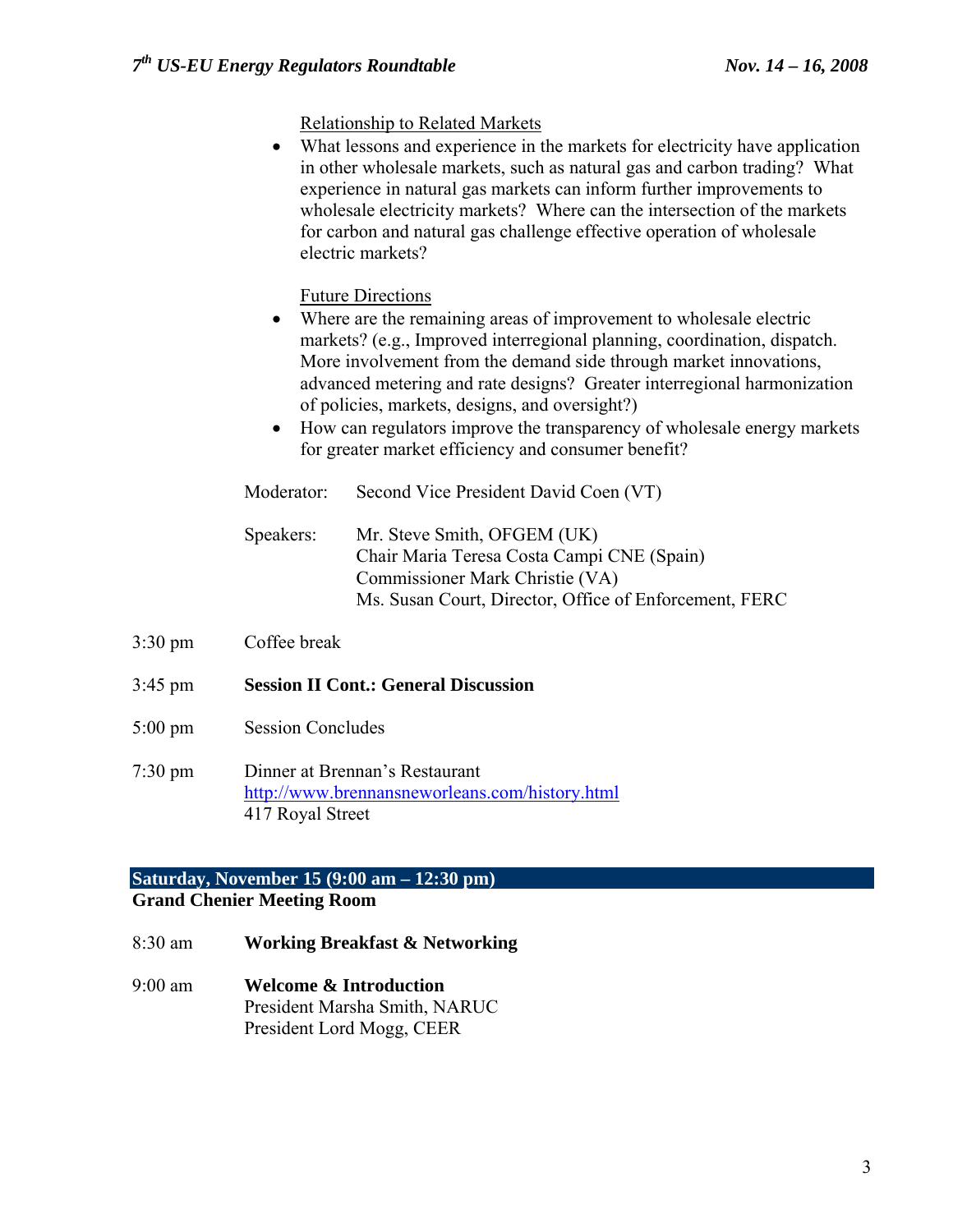# 9:15 am **Session III: Link between Energy and Financial Markets**

This session will focus on the comparison between EU-US approaches on the link between energy and financial markets.The impact of energy derivatives' markets on the price of electricity and gas will be considered, and discussion will focus on energy regulators' consideration of the following:

- convergence between energy and financial markets
- regulatory challenges that arise from market convergence
- the supervision of Energy Regulators, in possible co-operation with financial security agencies, in order to secure energy markets' integrity.
- Other issues such as:
	- o the need of investment, also for climate change responses
	- o the implications of the recent financial crisis
	- o the prospect of increased mergers
	- o the effect on ratepayer bill payment

 Moderator: Mr. Carlo Crea, AEEG (Italy) Speakers: Chairman Joseph Kelliher, FERC Chairman Charles Box, Treasurer, NARUC (IL) Mr. Johannes Kindler, BNetzA (Germany)

## 11:00 am Coffee break

### 11:15 am **Session IV: Climate Change**

The timely transition to a low carbon energy future is the major challenge for the energy sector. Governments, in order to remove uncertainty and enable the industry to make its long term investment plans, should rapidly decide the regulatory framework in the domain of climate change, and provide a common coordinated action plan to effectively implement the policy goals.

Regulators provide the required long-term regulatory stability and ensure, as a general objective that the public support schemes do not distort market operation more than necessary. Support schemes should correspond to the cost level applicable to the specific energy technology, in particular for RES (renewable energy sources) different according to the stage of development the particular renewable energy form is. Operational and investment grid issues that arise due to the massive integration of renewables and their intermittent character, must be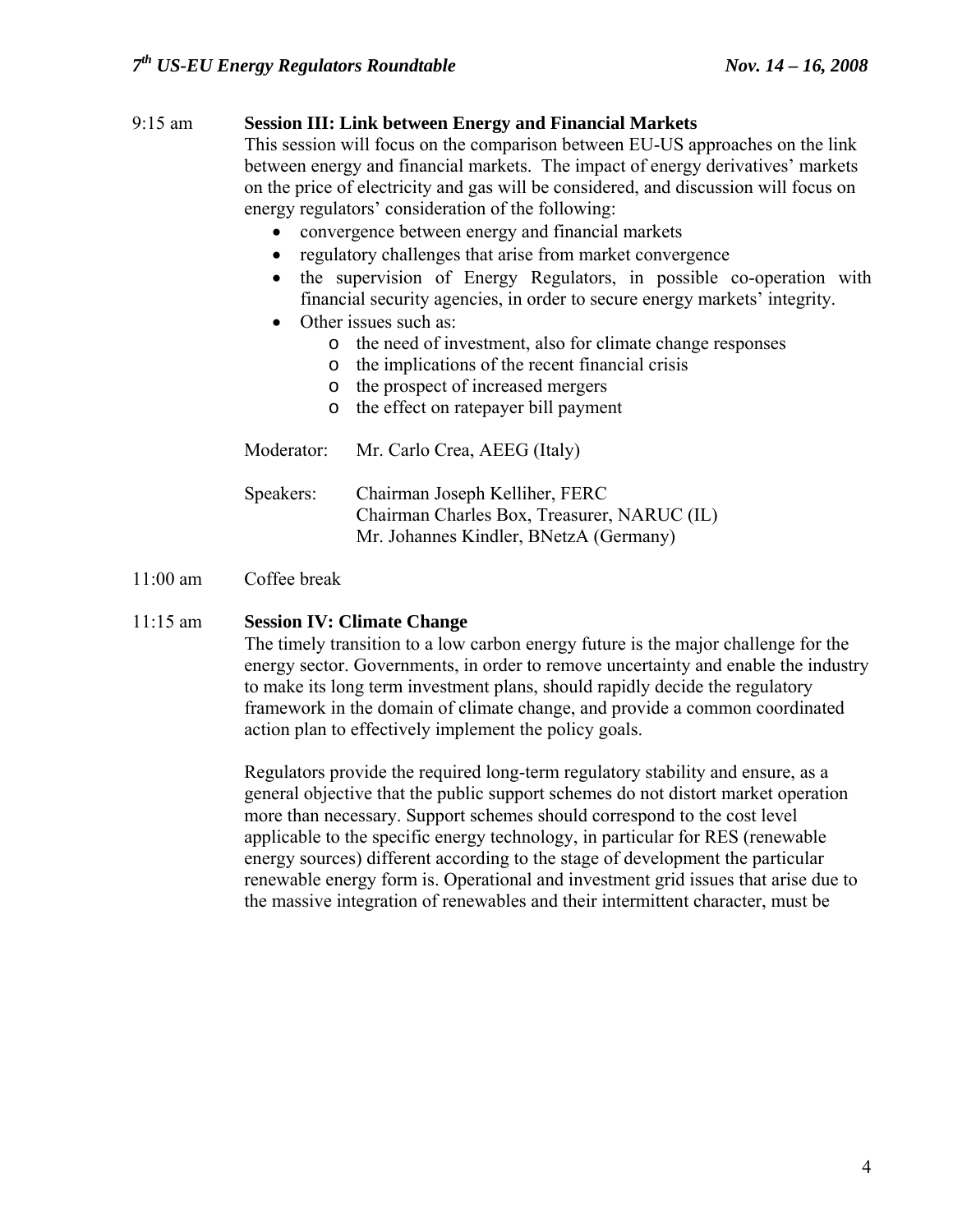timely addressed in cooperation with  $TSOs<sup>1</sup>$ , in particular system expansion investments and the increased need of balancing services. The exchange of experience with alternative support schemes, their efficiency to achieve the deployment targets, the implications to the market and consequences, the cost, to the consumers is of interest. The development and integration to the electricity market of other low or non carbon-emissions, technologies involves also a potential market distortion.

The promotion of efficiency investments and demand side programs is very important in order to achieve rapidly the GHG emissions target. The alignment of efficiency investments incentives with those of the supply side, is important. Regulatory involvement in smart grids and smart meters deployment that will enable real time pricing and lead to improved system operation and quality of service, while also lowering investments in generation/transmission/distribution. Development of demand side response programs, smart tariffs and decoupling of utility profitability from the volume of electricity sales. This also makes customers more responsive to the high principles of climate change, renewables, system adequacy, energy conservation etc. As energy costs increase and the RES levies are going up so do customers bills. Of particular importance is the issue for its effects on vulnerable customers and the ways regulators may mitigate their effect.

| Moderator: | Mr. George Koutzoukos, RAE (Greece)                                                                                                                                                                        |
|------------|------------------------------------------------------------------------------------------------------------------------------------------------------------------------------------------------------------|
| Speakers:  | Commissioner Rick Morgan (DC); Chair Ad Hoc Committee on<br>Global Climate Change<br>Chair Yvonne Fredriksson, EI (Sweden)<br>Shelton Cannon, Director, Office of Energy Market Regulation,<br><b>FERC</b> |

## 1:00 pm Lunch on own

1

*Free Afternoon Suggested activities program available for participants* 

7:30 pm Dinner at Court of Two Sisters Restaurant *Hosted by Ed Salmon & John Quain*  613 Royal St.

<sup>&</sup>lt;sup>1</sup> TSO stands for Transmission System Operator while the ISO which stands for Independent (transmission) System Operator. Under the Directives of 2003 transmission system operators must be legally and functionally unbundled from any company that has generation and supply activities but does not need to be ownership unbundled (i.e. a vertically integrated electricity company needs only to establish a fully owned subsidiary for that). Thus In EU jargon TSO denotes a transmission company that owns the transmission related assets and performs the functions of a network operator. An example is RTE in France. ISO is a company "legally, functionally and ownership unbundled" from generation and supply activities which performs the functions of a network operator but does not own the transmission related assets, which (assets) may still be owned by a vertically integrated company an example is Hellenic Transmission System Operator-HTSO.